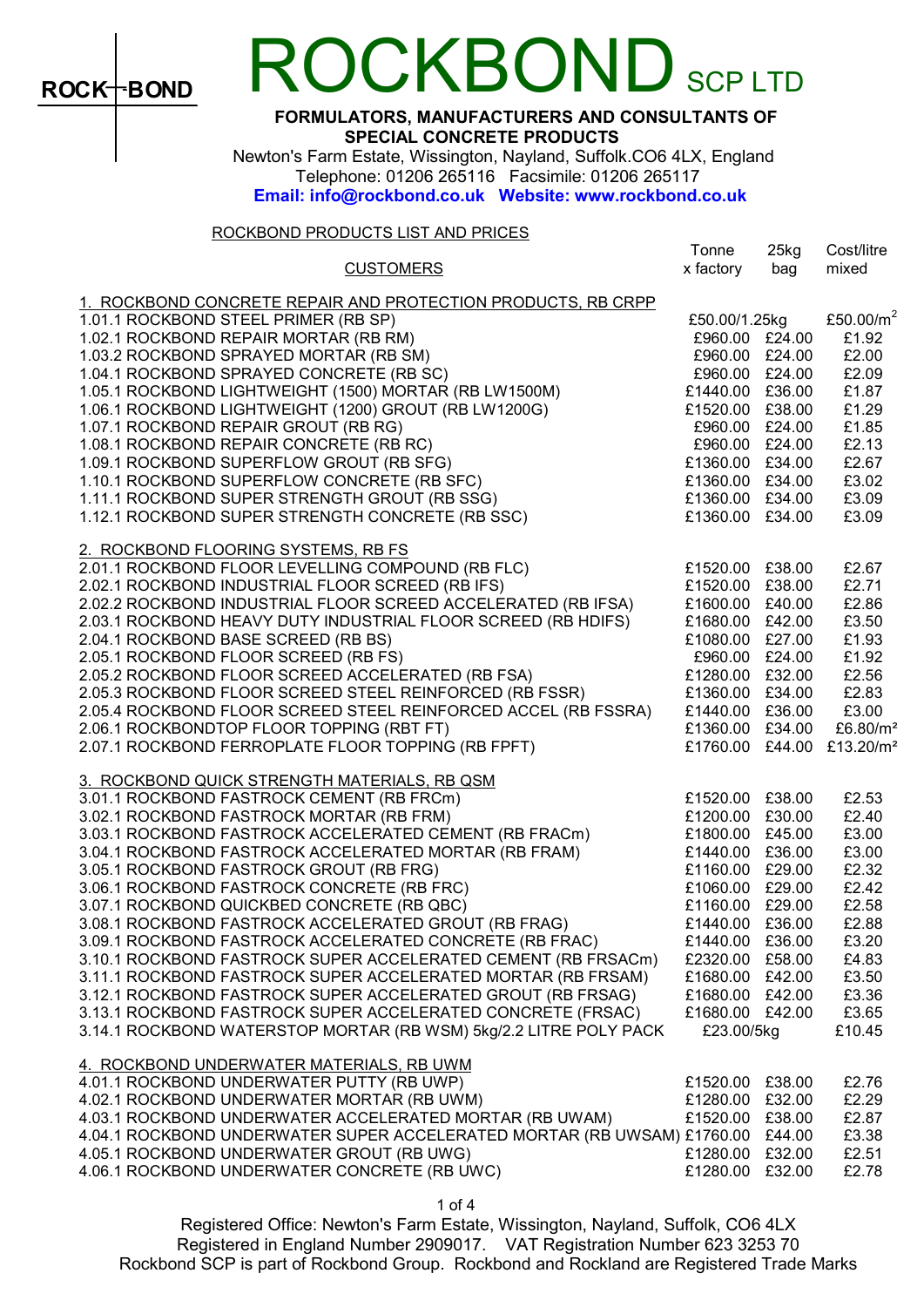#### ROCKBOND PRODUCTS LIST AND PRICES

|                                                                                           | Tonne           | 25kg   | Cost/litre |
|-------------------------------------------------------------------------------------------|-----------------|--------|------------|
| <b>CUSTOMERS</b>                                                                          | x factory       | bag    | mixed      |
|                                                                                           |                 |        |            |
| 5. ROCKBOND SPECIAL PRODUCTS, RB SP                                                       |                 |        |            |
| 5.01.1 ROCKBOND PUMPING GROUT (RB PG)                                                     | £1120.00 £28.00 |        | £1.33      |
| 5.01.2 ROCKBOND PUMPING GROUT ACCELERATED (RB PGA)                                        | £1440.00        | £36.00 | £1.92      |
| 5.02.1 ROCKBOND ULTRAFLOW GROUT (RB UFG)                                                  | £1520.00 £38.00 |        | £1.81      |
| 5.02.2 ROCKBOND ULTRAFLOW GROUT ACCELERATED (RB UFGA)                                     | £1400.00 £36.00 |        | £2.09      |
| 5.03.1 ROCKBOND PRESSURE POINTING MORTAR 10 (RB PPM10)                                    | £960.00 £24.00  |        | £1.78      |
| 5.03.2 ROCKBOND PRESSURE POINTING MORTAR 40 (RB PPM40)                                    | £960.00 £24.00  |        | £1.78      |
| 5.04.1 ROCKBOND HIGH DENSITY (2500) GROUT (HD2500G)                                       | £1520.00 £38.00 |        | £3.80      |
| 5.04.2 ROCKBOND HIGH DENSITY (3200) GROUT (HD3200G)                                       | £1920.00        | £48.00 | £6.00      |
| 5.05.1 ROCKBOND SUPER DENSITY (3600) GROUT (SD3600G)                                      | £2000.00        | £50.00 | £6.67      |
| 5.05.2 ROCKBOND SUPER DENSITY (4000) GROUT (SD4000G)                                      | £2400.00        | £60.00 | £9.60      |
| 6. ROCKBOND ADMIXTURES FOR CEMENT AND CONCRETE, RB AFCC                                   |                 |        |            |
|                                                                                           |                 |        | Per kg     |
| Admixture powders available in ready to use water soluble bags                            |                 |        | ex factory |
|                                                                                           |                 |        |            |
| 6.0101 ROCKBOND ADMIX 101 (RB A101) NON FLOW/THIXOTROPIC ADMIXTURE                        |                 |        | £3.80      |
| 6.0202 ROCKBOND ADMIX 201 (RB A201) FLOWING/WATER REDUCING ADMIXTURE                      |                 |        | £3.80      |
| 6.0221 ROCKBOND ADMIX 221 (RB A221) FLOWING/WATER REDUCING/EXPANSIVE ADMIXTURE            |                 |        | £4.20      |
|                                                                                           |                 |        |            |
| 6.0301 ROCKBOND ADMIX 301 (RB A301) NON FLOW/ACCELERATING ADMIXTURE                       |                 |        | £3.50      |
| 6.0302 ROCKBOND ADMIX 302 (RB A302) NON FLOW/ACCELERATING ADMIXTURE                       |                 |        | £3.50      |
| 6.0402 ROCKBOND ADMIX 402 (RB A402) FLOWING/ACCELERATING ADMIXTURE                        |                 |        | £4.50      |
| 6.0501 ROCKBOND ADMIX 501 (RB A501) NON FLOW/POLYMER MODIFIED ADMIXTURE                   |                 |        | £9.00      |
| 6.0601 ROCKBOND ADMIX 601 (RB A601) FLOWING/POLYMER MODIFIED ADMIXTURE                    |                 |        | £9.50      |
|                                                                                           |                 |        |            |
| 6.0701 ROCKBOND ADMIX 701 (RB A701) NON FLOW/WATERPROOFING ADMIXTURE                      |                 |        | £4.20      |
| 6.0711 ROCKBOND ADMIX 711 (RB A711) NON FLOW/WATERPROOFING ADMIXTURE                      |                 |        | £4.80      |
| 6.0801 ROCKBOND ADMIX 801 (RB A801) FLOWING/WATERPROOFING ADMIXTURE                       |                 |        | £4.50      |
|                                                                                           |                 |        |            |
| 6.0901 ROCKBOND ADMIX 901 (RB A901) NON FLOW/SHRINKAGE COMPENSATING ADMIXTURE             |                 |        | £3.90      |
| 6.1001 ROCKBOND ADMIX 1001 (RB A1001) FLOWING/SHRINKAGE COMPENSATING ADMIXTURE            |                 |        | £4.90      |
|                                                                                           |                 |        |            |
| 6.1101 ROCKBOND ADMIX 1101 (RB A1101) NON FLOW/SHRINK COMPENSATING/ACRYLIC MODIFIED£11.50 |                 |        |            |
| 6.1201 ROCKBOND ADMIX 1201 (RB A1201) FLOWING/SHRINK COMPENSATING/ACRYLIC MODIFIED £12.50 |                 |        |            |
| 6.1301 ROCKBOND ADMIX 1301 (RB A1301) NON FLOW/RETARDING ADMIXTURE                        |                 |        | £4.90      |
| 6.1401 ROCKBOND ADMIX 1401 (RB A1401) FLOWING/RETARDING ADMIXTURE                         |                 |        | £5.20      |
|                                                                                           |                 |        |            |
| 6.1501G ROCKBOND ADMIX 1501 GREY (RB A1501G) NON FLOW/PERFORMANCE ENHANCER                |                 |        | £4.20      |
| 6.1501W ROCKBOND ADMIX 1501 WHITE (RB A1501W) NON FLOW/PERFORMANCE ENHANCER               |                 |        | £4.80      |
| 6.1601G ROCKBOND ADMIX 1601 GREY (RB A1601G) FLOWING/PERFORMANCE ENHANCER                 |                 |        | £5.20      |
| 6.1601W ROCKBOND ADMIX 1601 WHITE (RB A1601W) FLOWING/PERFORMANCE ENHANCER                |                 |        | £5.60      |
|                                                                                           |                 |        |            |
| 6.1701 ROCKBOND ADMIX 1701 (RB A1701) NON FLOW/AIR DETRAINING ADMIXTURE                   |                 |        | £8.00      |
| 6.1801 ROCKBOND ADMIX 1801 (RB A1801) FLOWING/AIR DETRAINING ADMIXTURE                    |                 |        | £9.00      |
|                                                                                           |                 |        |            |
| 6.1902 ROCKBOND ADMIX 1902 (RB A1902) NON FLOW/AIR ENTRAINING ADMIXTURE                   |                 |        | £7.50      |
| 6.2001 ROCKBOND ADMIX 2001 (RB A2001) FLOWING/AIR ENTRAINING ADMIXTURE                    |                 |        | £8.00      |
| 6.2101 UNDERWATER ADMIX 2101 (RB UWA2101) NON FLOW/UNDERWATER ADMIXTURE                   |                 |        | £5.70      |
| 6.2201 UNDERWATER ADMIX 2201 (RB UWA2201) FLOWING/UNDERWATER ADMIXTURE                    |                 |        | £6.40      |
|                                                                                           |                 |        |            |
| 6.2301 UNDERWATER ADMIX 2301 (RB UWA2301) NON FLOW/UNDERWATER/ACCELERATING                |                 |        | £4.70      |
| 6.2401 UNDERWATER ADMIX 2401 (RB UWA2401) FLOWING/UNDERWATER/ACCELERATING                 |                 |        | £5.20      |
|                                                                                           |                 |        |            |
| 6.1.1 ROCKBOND STEEL PRIMER ADMIXTURE (RB SP ADMIX) packed in 25kg bags                   |                 |        | £9.00      |
| 6.1.2 ROCKBOND REPAIR MORTAR ADMIXTURE (RB RM ADMIX) packed in 25kg bags                  |                 |        | £7.00      |
| 6.1.6 ROCKBOND REPAIR GROUT ADMIXTURE (RB RG ADMIX) packed in 25kg bags                   |                 |        | £7.00      |
| 6.2.1 ROCKBOND SELF LEVELLING ADMIXTURE (RB SL ADMIX) packed in 25kg bags                 |                 |        | £6.50      |
| 6.2.5 ROCKBOND FLOOR SCREED ADMIXTURE (RB FS ADMIX) packed in 25kg bags                   |                 |        | £5.90      |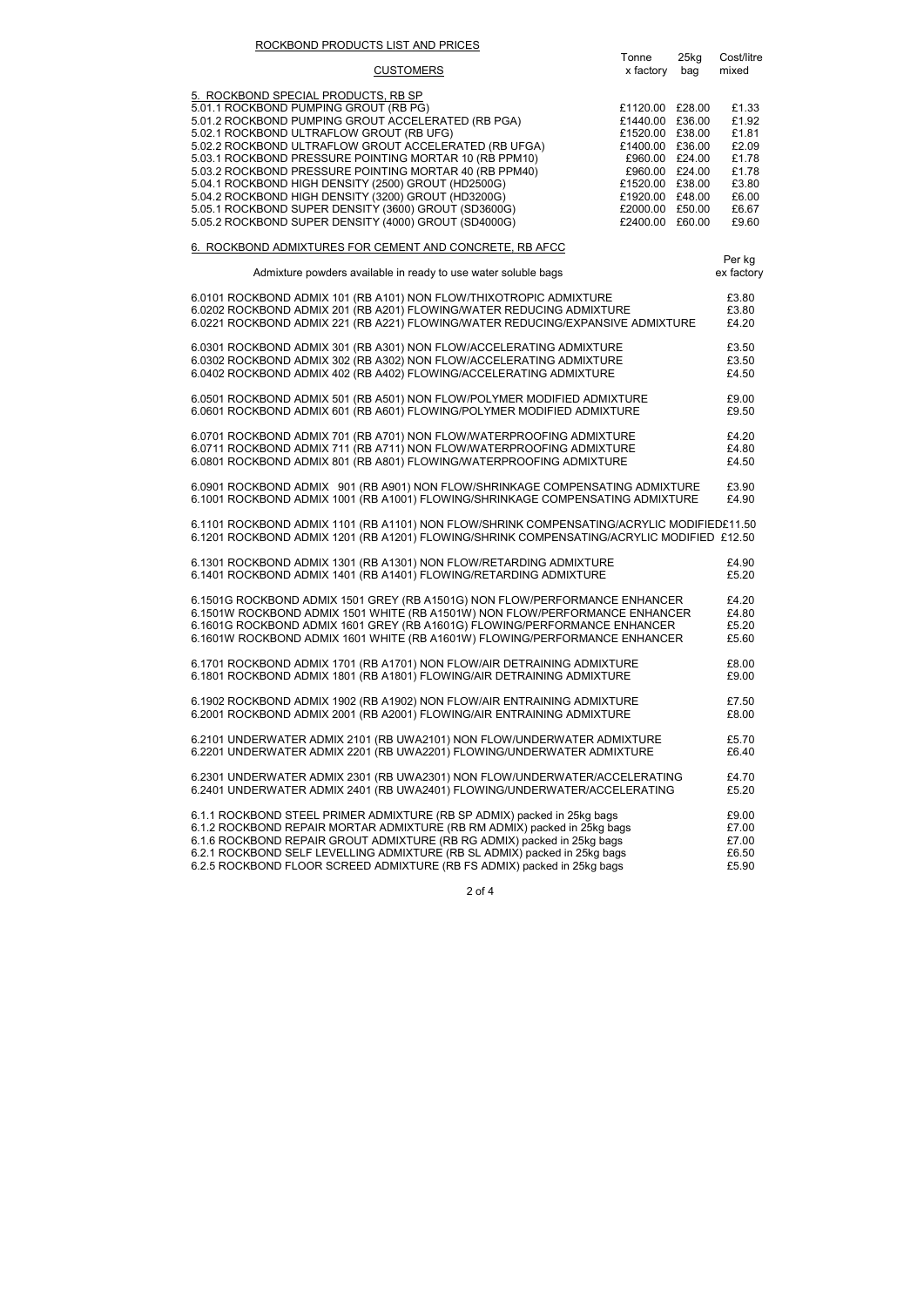### 7. ROCKBOND POLYMER LATICES AND PACKS, RB PLP

| ROCKBOND PRODUCTS LIST AND PRICES                                                                                                                                                                                                                                                                                                                                                                                                                                                                                                                                                                                                                                                                                                                                                                                                                                                                                                                                                                                                                                                                                 | Pack                                             |                                                 | Pack Price/                                                                                                                                                                                                                                                                                                                                 | Price/                                                     | Cost/                                                                                                                                                          |
|-------------------------------------------------------------------------------------------------------------------------------------------------------------------------------------------------------------------------------------------------------------------------------------------------------------------------------------------------------------------------------------------------------------------------------------------------------------------------------------------------------------------------------------------------------------------------------------------------------------------------------------------------------------------------------------------------------------------------------------------------------------------------------------------------------------------------------------------------------------------------------------------------------------------------------------------------------------------------------------------------------------------------------------------------------------------------------------------------------------------|--------------------------------------------------|-------------------------------------------------|---------------------------------------------------------------------------------------------------------------------------------------------------------------------------------------------------------------------------------------------------------------------------------------------------------------------------------------------|------------------------------------------------------------|----------------------------------------------------------------------------------------------------------------------------------------------------------------|
| <b>CUSTOMERS</b>                                                                                                                                                                                                                                                                                                                                                                                                                                                                                                                                                                                                                                                                                                                                                                                                                                                                                                                                                                                                                                                                                                  | Weight, Volume, Litre<br>kg                      | litres                                          |                                                                                                                                                                                                                                                                                                                                             | Pack                                                       | m <sup>2</sup>                                                                                                                                                 |
| 7.01.1 ROCKBOND PRIMER LATEX (RB PL)<br>7.02.1 ROCKBOND FLEXIBLE LATEX (RB FL)<br>7.03.1 ROCKBOND PURE ACRYLIC LATEX (RB PAL)<br>7.04.1 ROCKBOND SBR LATEX (RB SBRL)<br>7.05.1 ROCKBOND BITUMINOUS LATEX (RB BL)                                                                                                                                                                                                                                                                                                                                                                                                                                                                                                                                                                                                                                                                                                                                                                                                                                                                                                  | 5.0<br>5.0<br>5.0<br>5.0<br>5.0                  | 5.0<br>5.0<br>5.0<br>5.0<br>5.0                 | £8.00<br>£14.00<br>£8.00<br>£8.00<br>£8.00                                                                                                                                                                                                                                                                                                  | £40.00<br>£70.00<br>£40.00<br>£40.00<br>£40.00             | £1.60                                                                                                                                                          |
| 7.07.1 ROCKBOND CURE (RBC)<br>7.08.1 ROCKBOND MASONRY COATING (RB MC)<br>7.09.1 ROCKBOND ANTI-CARBONATION COATING (RB ACC)<br>7.10.1 ROCKBOND FLEXIBLE PUTTY (RB FPU) PACK<br>7.10.1 ROCKBOND FLEXIBLE PUTTY (RB FPU) PACK                                                                                                                                                                                                                                                                                                                                                                                                                                                                                                                                                                                                                                                                                                                                                                                                                                                                                        | 5.0<br>7.5<br>6.65<br>3.5<br>17.5                | 5.0<br>5.0<br>5.0<br>2.2<br>11.0                | £8.00<br>£15.00<br>£21.00<br>£15.00<br>£13.50                                                                                                                                                                                                                                                                                               | £40.00<br>£75.00<br>£105.00<br>£33.00<br>£148.50           | £0.80<br>£3.00<br>£8.40                                                                                                                                        |
| 7.11.1 ROCKBOND FLEXIBLE (APFC) PAINT (RB FPA) PACK<br>7.11.1 ROCKBOND FLEXIBLE (APFC) PAINT (RB FPA) PACK<br>7.12.1 ROCKBOND FLEXIBLE (APFC) MEMBRANE (RB FM) PACK<br>7.12.1 ROCKBOND FLEXIBLE (APFC) MEMBRANE (RB FM) PACK<br>7.13.1 ROCKBOND RENDER COAT LIGHT GREY (RB RDCLG) PACK<br>7.13.1 ROCKBOND RENDER COAT LIGHT GREY (RB RDCLG) PACK<br>7.13.2 ROCKBOND RENDER COAT WHITE (RB RDCW) PACK                                                                                                                                                                                                                                                                                                                                                                                                                                                                                                                                                                                                                                                                                                              | 2.0<br>10.0<br>3.0<br>15.0<br>4.0<br>20.0<br>4.0 | 1.5<br>7.5<br>2.0<br>10.0<br>2.5<br>12.5<br>2.5 | £19.00<br>£18.00 £135.00<br>£16.00<br>£14.40<br>£11.00<br>£9.90<br>£12.00                                                                                                                                                                                                                                                                   | £28.50<br>£32.00<br>£144.00<br>£23.75<br>£123.75<br>£30.00 | £9.50<br>£8.50<br>£32.00<br>£28.80<br>£47.50<br>£49.50<br>£60.00                                                                                               |
| 7.13.2 ROCKBOND RENDER COAT WHITE (RB RDCW) PACK<br>7.14.1 ROCKBOND FAIRING COAT WHITE (RB FCW) PACK                                                                                                                                                                                                                                                                                                                                                                                                                                                                                                                                                                                                                                                                                                                                                                                                                                                                                                                                                                                                              | 20.0<br>20.0                                     | 12.5<br>15.0                                    | £10.80 £135.00                                                                                                                                                                                                                                                                                                                              | £9.00 £135.00                                              | £54.00<br>£9.00                                                                                                                                                |
| <b>PRODUCT</b><br>8. ROCKBOND SPECIAL SPECIFIC PRODUCTS, RB SSP                                                                                                                                                                                                                                                                                                                                                                                                                                                                                                                                                                                                                                                                                                                                                                                                                                                                                                                                                                                                                                                   |                                                  |                                                 | Tonne<br>x factory                                                                                                                                                                                                                                                                                                                          | $25$ kg<br>bag                                             | Cost/litre<br>mixed                                                                                                                                            |
| 8.01.2 1 ROCKBOND REPAIR MORTAR WHITE POWDER (RB RMW)<br>8.01.2 2 ROCKBOND REPAIR MORTAR PIGMENTED POWDER (RB RMP)<br>8.01.8 1 ROCKBOND WORKTOP CONCRETE NATURAL GREY (RB WTC NG)<br>8.02.5 1 ROCKBOND FLOOR SCREED WHITE (RB FSW)<br>8.04.6.1 ROCKBOND UNDERWATER SCOUR PACK (RB UWSP)<br>8.05.5 1 ROCKBOND SUPER DENSITY 6000 GROUT (RB SD6000G)<br>8.08.2 1 ROCKBOND TANKING MIX RENDER (RB TMR)<br>8.08.2 2 ROCKBOND TANKING MIX GROUT (RB TMG)<br>8.08.3 1 ROCKBOND HYDRAULIC LIME MORTAR 5 (HLM5) POWDER<br>8.08.3.6 ROCKBOND HERITAGE T GROUT POWDER (HTG)<br>8.11.1 1 ROCKBOND FLEXIBLE (APFC) PAINT GREY DRY PACK (FPA GDP)<br>8.11.2 1 ROCKBOND FLEXIBLE (APFC) PAINT WHITE DRY PACK (FPA WDP)<br>8.12.1 1 ROCKBOND FLEXIBLE (APFC) MEMBRANE GREY DRY PACK (FM GDP)<br>8.12.1 1 ROCKBOND FLEXIBLE (APFC) MEMBRANE WHITE DRY PACK (FM WDP)<br>8.13.1 1 ROCKBOND RENDER COAT LIGHT GREY DRY PACK (RB RDCLG DP)<br>8.13.2 1 ROCKBOND RENDER COAT WHITE DRY PACK (RB RDCW DP)<br>8.13.3 1 ROCKBOND RENDER COAT PIGMENTED DRY PACK (RB RDCP DP)<br>8.14.2 1 ROCKBOND FAIRING COAT WHITE DRY PACK (RB FCW DP) |                                                  |                                                 | £1280.00 £32.00<br>£1360.00<br>£1440.00 £36.00<br>£1280.00 £32.00<br>£1480.00 £37.00<br>£2800.00 £70.00<br>£1280.00 £32.00<br>£1280.00 £32.00<br>£1440.00 £36.00<br>£1520.00 £38.00<br>£1520.00 £38.00<br>£1840.00 £46.00<br>£1520.00 £38.00<br>£1840.00 £46.00<br>£1360.00 £34.00<br>£1680.00 £42.00<br>£1760.00 £44.00<br>£1840.00 £46.00 | £34.00                                                     | £2.56<br>£2.72<br>£3.60<br>£5.56<br>£2.47<br>16.67<br>£2.40<br>£2.29<br>£2.40<br>£2.38<br>£2.03<br>£2.45<br>£3.04<br>£3.68<br>£2.72<br>£3.36<br>£3.52<br>£2.00 |
| <b>PRODUCT</b>                                                                                                                                                                                                                                                                                                                                                                                                                                                                                                                                                                                                                                                                                                                                                                                                                                                                                                                                                                                                                                                                                                    | Pack                                             |                                                 | Pack Price/<br>Weight, Volume, Litre                                                                                                                                                                                                                                                                                                        | Price/<br>Pack                                             | Cost/<br>m <sup>2</sup>                                                                                                                                        |
| <b>SMALL PACKS POWDERS</b><br>08.01.1 ROCKBOND SMALL PRODUCT POWDER PACKS VARIOUS<br>08.04.1 ROCKBOND UNDERWATER PUTTY TGW (RB UWP TGW)                                                                                                                                                                                                                                                                                                                                                                                                                                                                                                                                                                                                                                                                                                                                                                                                                                                                                                                                                                           | kg<br>5.0<br>1.25                                | litres<br>1.0                                   | various<br>£35.00                                                                                                                                                                                                                                                                                                                           | £18.00<br>£35.00                                           |                                                                                                                                                                |
| <b>PRODUCT</b><br>SPECIAL SPECIFIC PRODUCTS PACKS                                                                                                                                                                                                                                                                                                                                                                                                                                                                                                                                                                                                                                                                                                                                                                                                                                                                                                                                                                                                                                                                 | Pack<br>kg                                       | litres                                          | Pack Price/<br>Weight, Volume, Litre                                                                                                                                                                                                                                                                                                        | Price/<br>Pack                                             | Cost/<br>m <sup>2</sup>                                                                                                                                        |
| 08.08.07.1 ROCKBOND JOINTING COMPOUND PACK (RB JC)<br>08.08.07.1 ROCKBOND JOINTING COMPOUND PACK (RB JC)<br>08.08.08.1 ROCKBOND CONCRETE HARDENER (RB CH)                                                                                                                                                                                                                                                                                                                                                                                                                                                                                                                                                                                                                                                                                                                                                                                                                                                                                                                                                         | 4.0<br>20.0<br>5.25                              | 5.0                                             | 2.5 £14.40                                                                                                                                                                                                                                                                                                                                  |                                                            | £36.00 £14.40/m <sup>2</sup><br>12.5 £12.96 £162.00 £2.590/m <sup>2</sup><br>£7.000 £35.00 £2.80/m <sup>2</sup>                                                |
| <b>PRODUCT</b>                                                                                                                                                                                                                                                                                                                                                                                                                                                                                                                                                                                                                                                                                                                                                                                                                                                                                                                                                                                                                                                                                                    |                                                  |                                                 | Tonne<br>x factory                                                                                                                                                                                                                                                                                                                          | 25kg<br>bag                                                | Cost/litre<br>mixed                                                                                                                                            |
| 9. ROCKBOND REFRACTORY MATERIALS, RB RFM                                                                                                                                                                                                                                                                                                                                                                                                                                                                                                                                                                                                                                                                                                                                                                                                                                                                                                                                                                                                                                                                          |                                                  |                                                 |                                                                                                                                                                                                                                                                                                                                             |                                                            |                                                                                                                                                                |

Information and prices available on request